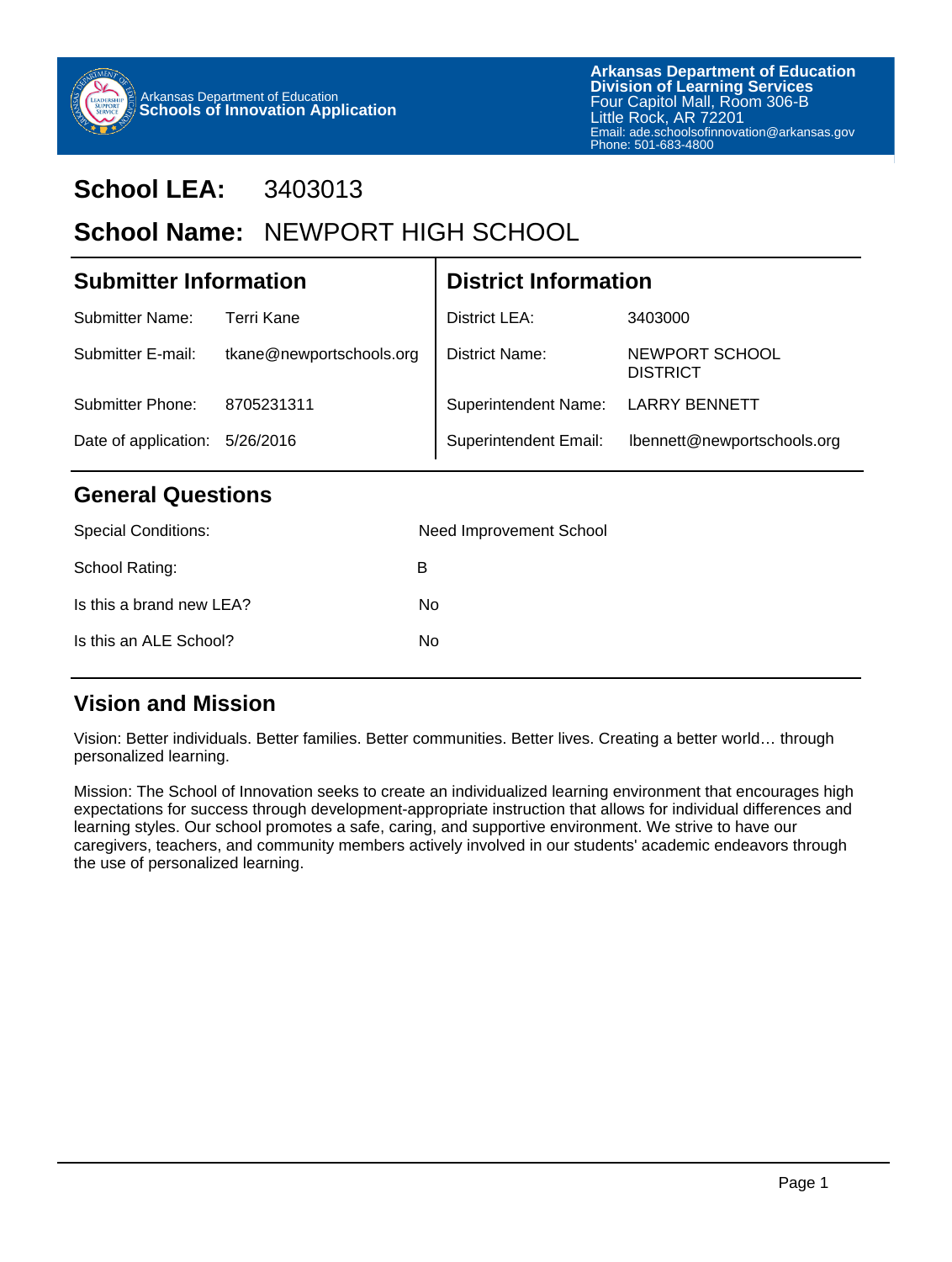

#### **Goals and Performance Targets**

Rationale for Innovation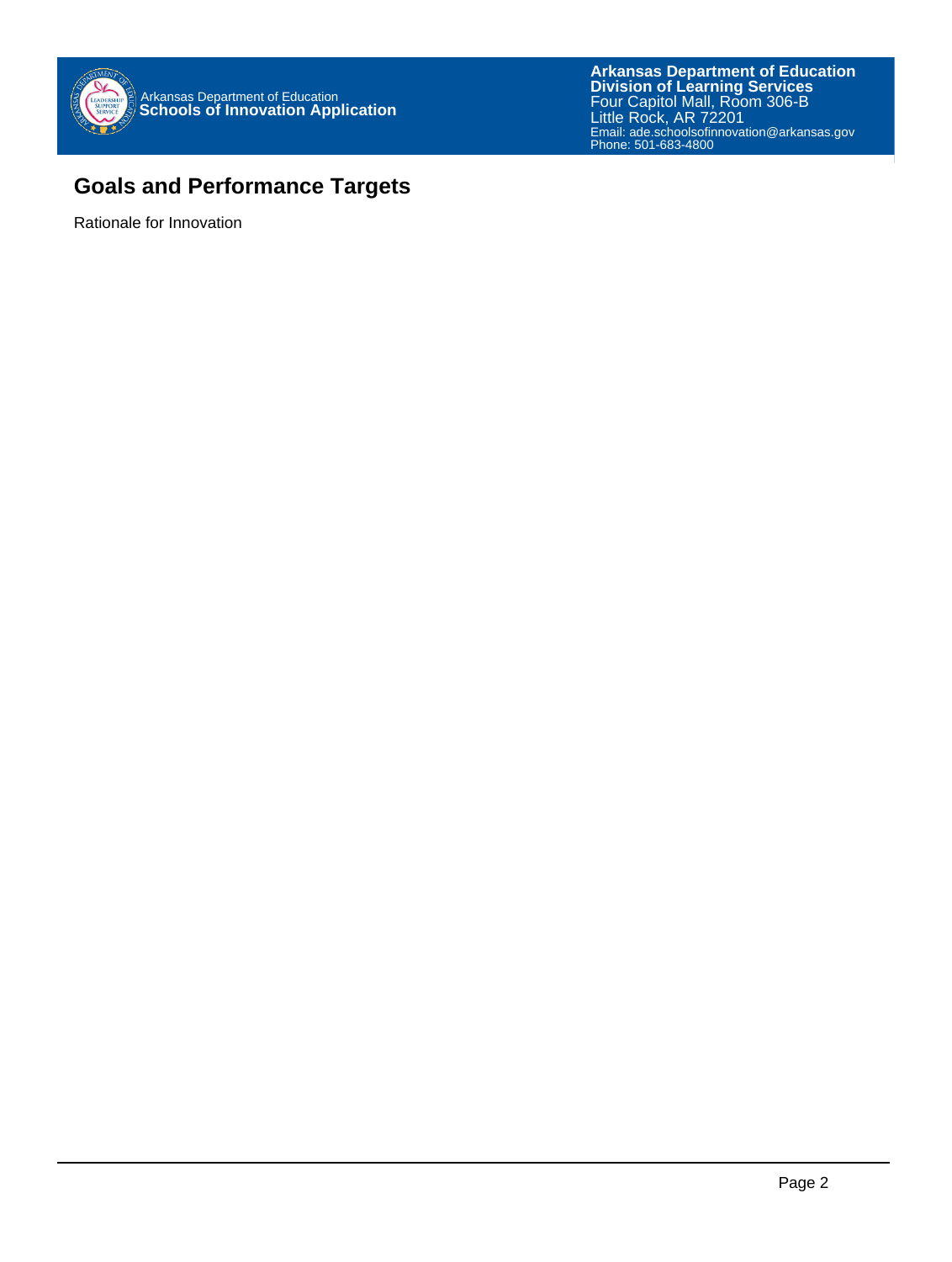

**Arkansas Department of Education** Email: ade.schoolsofinnovation@arkansas.gov **Division of Learning Services** Four Capitol Mall, Room 306-B Little Rock, AR 72201 Phone: 501-683-4800

Many of our students are either falling behind or are being held back due to the current educational model of learning. Currently, Newport High School (grades 7 - 12) has 514 students that are enlisted. However, this number has decreased continually over the previous school years'; from 520 students in 2014-2015, and from 560 students in 2013-2014. This shows that there has been an 8% decrease in the total number of students just in the

previous two school years. Multiple students enter high school with educational gaps that are virtually impossible to close because differentiated instruction for each student is limited by time and resources due to the capacity of students each teacher is responsible for teaching. However, we also have students who are not sufficiently challenged or able to accelerate according to their academic ability because of these same educational constraints. Therefore, we have parents/guardians who are removing their children from our school district because they do not feel we are meeting the academic needs of their child.

Education not only needs new ideas and interventions that shatter the typical "status quo" regarding performance expectations, but we believe it needs to make a meaningful impact in the lives of each individual student. True educational innovation will improve the educational needs on a greater scale; reaching out of the entirety of a class, and focusing directly on each individual student. The "traditional" methods have lacked truly personalizing the learning of adolescents.

Newport School of Innovation will allow teachers to accommodate and meet the academic, emotional, and social needs of every child through a personalized learning environment. Meeting the necessary needs of each individual student, our school could not only close achievement gaps, but could promote higher expectations through a rigorous curricula to ensure all students are college and/or career ready. This model of learning will allow teachers to meet with individual students who need more individualized instruction, while allowing those who are more advanced to continue their work without interruption. We believe that creating this environment will promote the idea that all students can learn the required content, at their own pace, in their own way.

In Newport School of Innovation, students have no limits! In regards to the academic requirements, there is no bullying, no peer pressure, no daily challenges or tasks... With no set boundaries in regards to a schedule for each course, students will show positive improvements in all core content areas because they are moving at their own pace. Teachers will encourage students to ask for assistance, attend class meetings, cover and recover material if necessary, and more. However, the responsibility of each course and its content relies on the individual students. With the innovation schedule, student referrals will decrease dramatically! Student referrals for disciplinary issues and tardies have been outrageously high. For example, from August - December of this current school year (2015 - 2016), the total number of referrals is 1,450. Compared to the 2014 - 2015 school year, the total number being 2,416 referrals, the amount has decreased. However, the first semester of this school year totaled 60% of the combined total from the previous school year. Though this number has decreased, the multiple referrals are causing daily interruptions and causing students to miss valuable instructional time with their teachers. Newport School of Innovation believes that providing this academic freedom will decrease some of the disciplinary issues. During flex time, students cannot be tardy, students will not be written up for a "class disruption", students can leave a location to avoid confrontation with unwanted students/teachers, students can have their phones and headphones, etc. This schedule provides the students with enough academic freedom that many disciplinary issues may not only decrease, but they may disappear.

In the past, "school" has just been equated with a building. However, Newport School of Innovation believes that it is a complex environment with many participants and stakeholders - students, teachers, caregivers, school leaders, community members, and more. We believe that creating a more positive, supportive learning environment is absolutely essential to promoting academic success and individual, intellectual development. We truly believe that innovation will create a positive change in the way we (students, teachers, caregivers, school district, and community) live and work.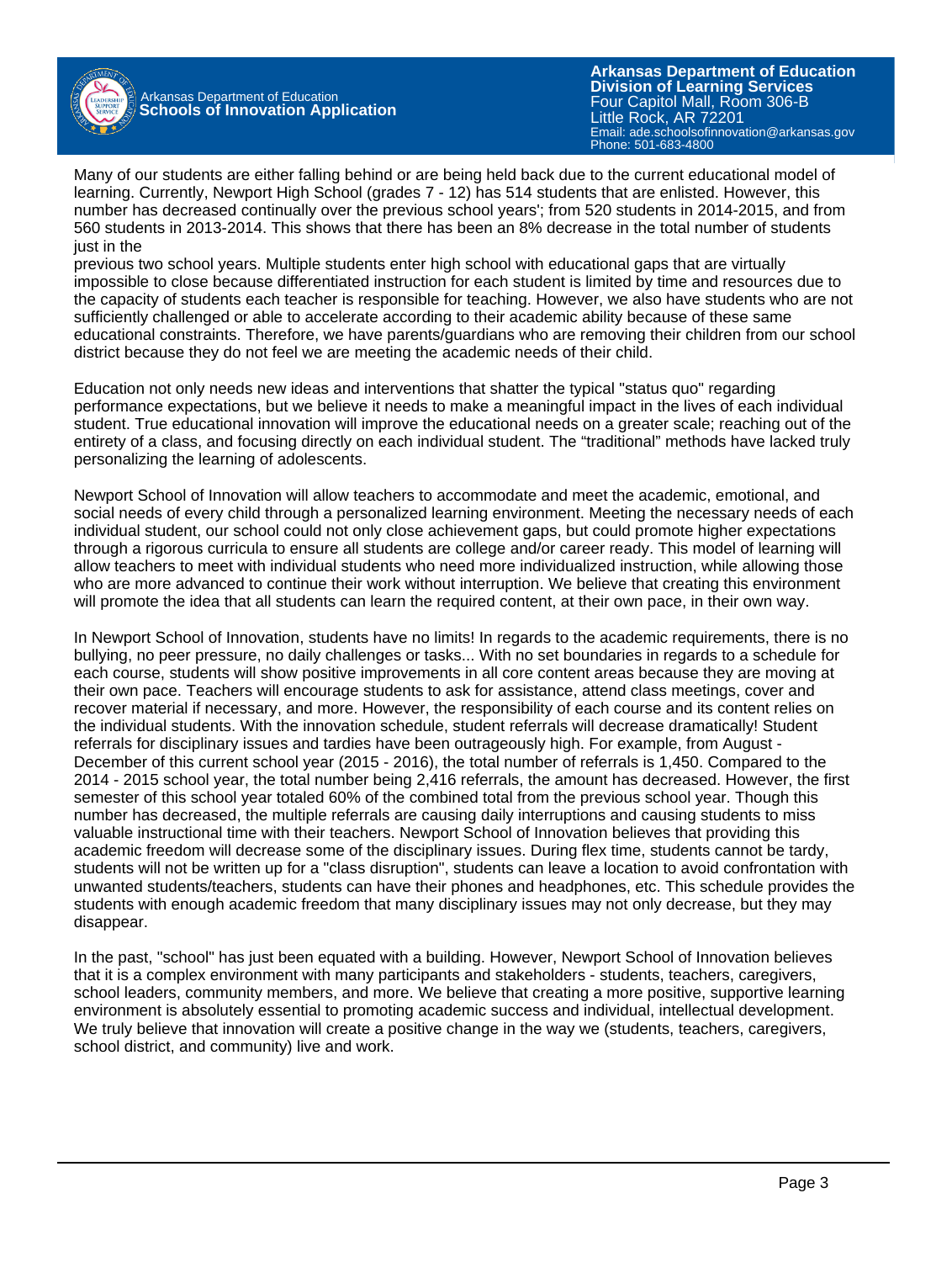

| Goal | <b>Goal Description</b>                                                                                                                                                                                                                                                                                                                                                                                                                                                                                                                                                                                                                                                                                                                                                                                                                                       |  |
|------|---------------------------------------------------------------------------------------------------------------------------------------------------------------------------------------------------------------------------------------------------------------------------------------------------------------------------------------------------------------------------------------------------------------------------------------------------------------------------------------------------------------------------------------------------------------------------------------------------------------------------------------------------------------------------------------------------------------------------------------------------------------------------------------------------------------------------------------------------------------|--|
| 1    | A.Closing the achievement<br>gap in individual students:<br>One of the ideas behind<br>Newport School of Innovation<br>is to eliminate student failure.<br>Students will not be allowed to<br>simply fail a course. However,<br>students will be required to<br>reevaluate and review<br>concepts where there is a gap<br>in the content. Students have<br>the control to pace their own<br>required content within each<br>course using the online<br>competency based curriculum<br>through Spark Education and<br>the "flex schedule". If a<br>student does poorly on an<br>assignment, quiz, exam, etc.<br>he/she can redo the<br>assessment until the concept<br>is understood. In fact, students<br>will even have the option to<br>retake an entire course if<br>he/she feels that they<br>can/should increase their<br>overall average for that term. |  |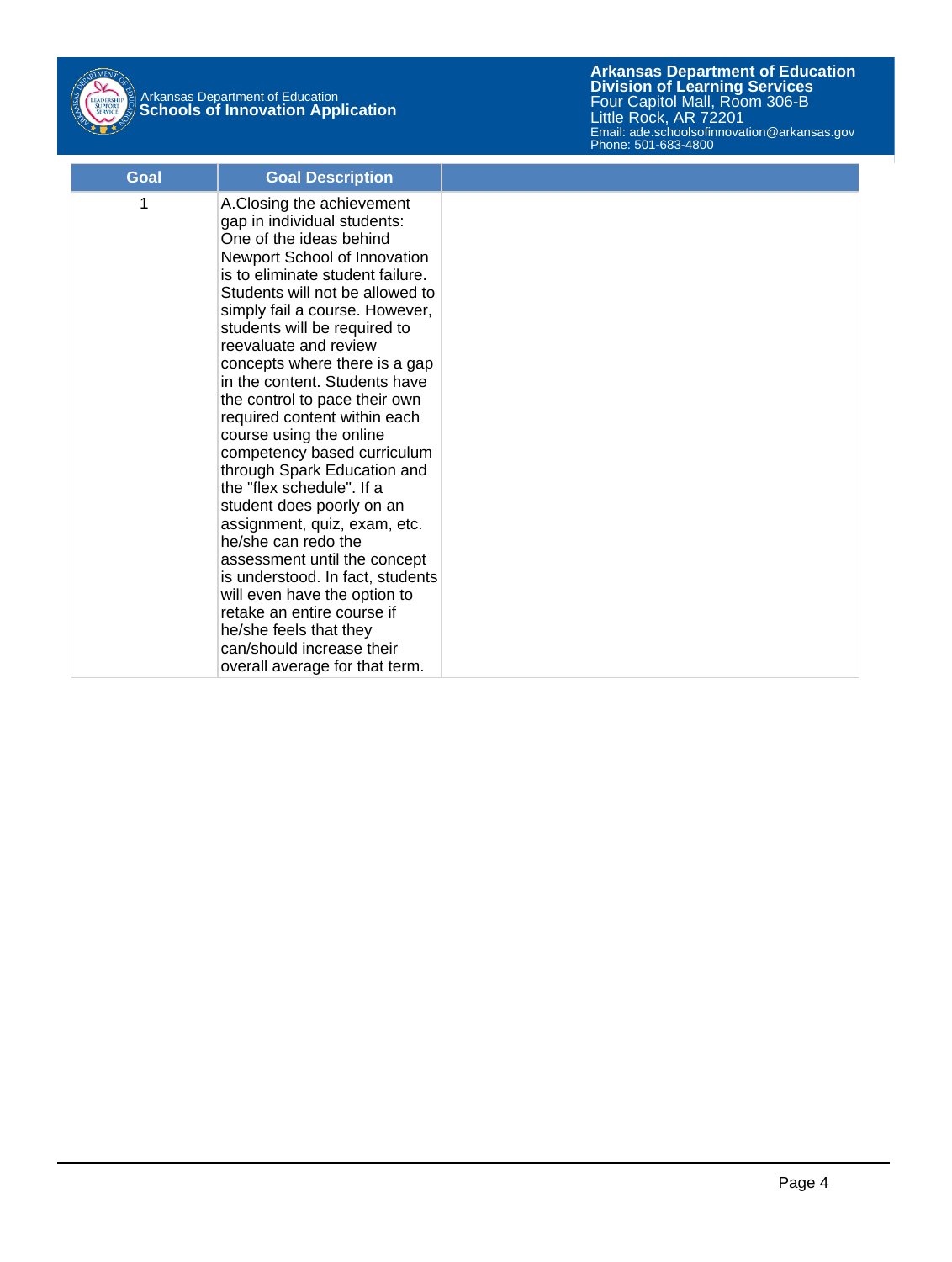

2 B.Raising ACT scores on an individual student basis in addition the school's average ACT score: In the past, Newport High School has provided opportunities for students to attend courses for assistance with the ACT. Whether it was the time, money, or capacity, more than half of the student body did not attend the courses. In fact, in the past, there have been students who did not even bother to take the ACT because they felt like they were not "college material". Newport School of Innovation strives to turn around this outlook in regards to the ACT. All students will be required to take the ACT at least once, based not only on the state requirements (testing with ACT and ACTAspire), but also the school requirements. Our school is currently challenging students to raise their ACT scores, however, the goal is not being met. Several students have not received a score that can even allow them to be accepted into college (an overall score of 19). Newport School of Innovation strives to get all students a score of a 19 or better; showing that students understand the basic concepts, and are capable of furthering their education after high school. However, the more important gain regarding ACT scores is improvement. With the help of our teachers and tutors, Newport School of Innovation will use the Spark Education curriculum to enhance basic understanding of the core subjects, which provide the tested content on the ACT and ACTAspire.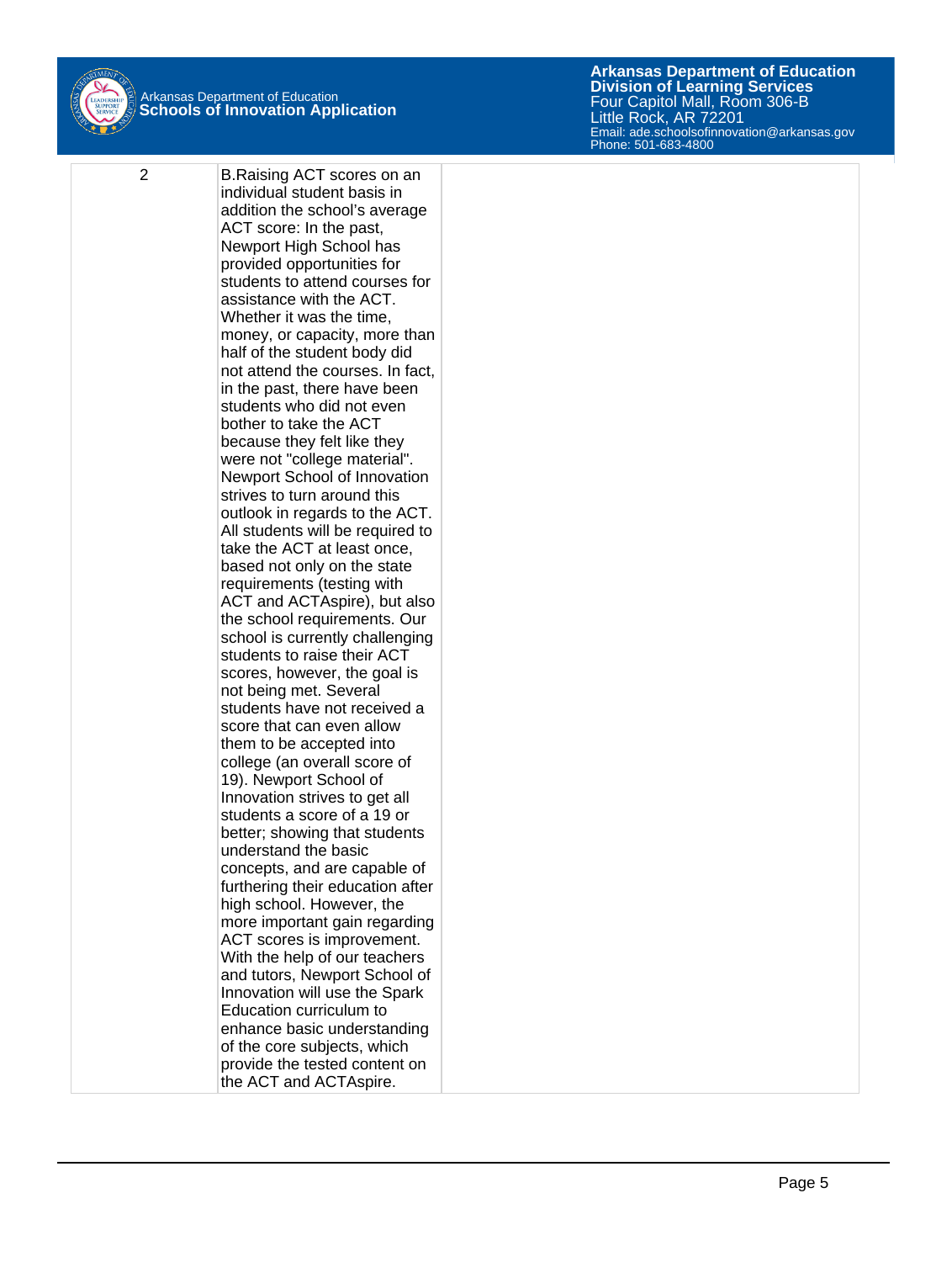

| Goal | <b>Goal Description</b>                                                                                                                                                                                                                                                                                                                                                                                                                                                                                                                                                                                                                                                                                                                                                                                                                                                                                                                                                                                                                                                                                                                                                                                                                                                                                                                                                   |  |
|------|---------------------------------------------------------------------------------------------------------------------------------------------------------------------------------------------------------------------------------------------------------------------------------------------------------------------------------------------------------------------------------------------------------------------------------------------------------------------------------------------------------------------------------------------------------------------------------------------------------------------------------------------------------------------------------------------------------------------------------------------------------------------------------------------------------------------------------------------------------------------------------------------------------------------------------------------------------------------------------------------------------------------------------------------------------------------------------------------------------------------------------------------------------------------------------------------------------------------------------------------------------------------------------------------------------------------------------------------------------------------------|--|
| 3    | C.Reducing the dropout rate<br>while increasing the high<br>school graduation rate:<br>Newport High School has had<br>a dropout rate that has<br>increased with each passing<br>school year. In recent years,<br>the dropout age-requirement<br>has decreased to 16 years old.<br>This allows three age divisions<br>of students the potential to<br>drop out of high school. Many<br>students drop out of high<br>school due to academic gaps,<br>time constraints, or being<br>bored/not challenged.<br><b>Implementing Newport School</b><br>of Innovation, all of these<br>issues would more than<br>decrease; they would be<br>eliminated. Students control<br>the pace in which they learn,<br>and can move at an individual<br>speed according to their<br>schedule and knowledge of<br>the content using Spark<br>Education. Granted, it may<br>take a student more time to<br>understand one basic concept<br>in a course. However, learning<br>the concept at his/her own<br>pace is much more important<br>than never understanding the<br>concept at all. Creating this<br>academic freedom will<br>decrease the dropout rate,<br>leading to an automatic<br>increase in the high school<br>graduation rate. Not only<br>would we decrease the<br>dropout rate, but it would also<br>increase the number of<br>students who receive a high<br>school diploma. |  |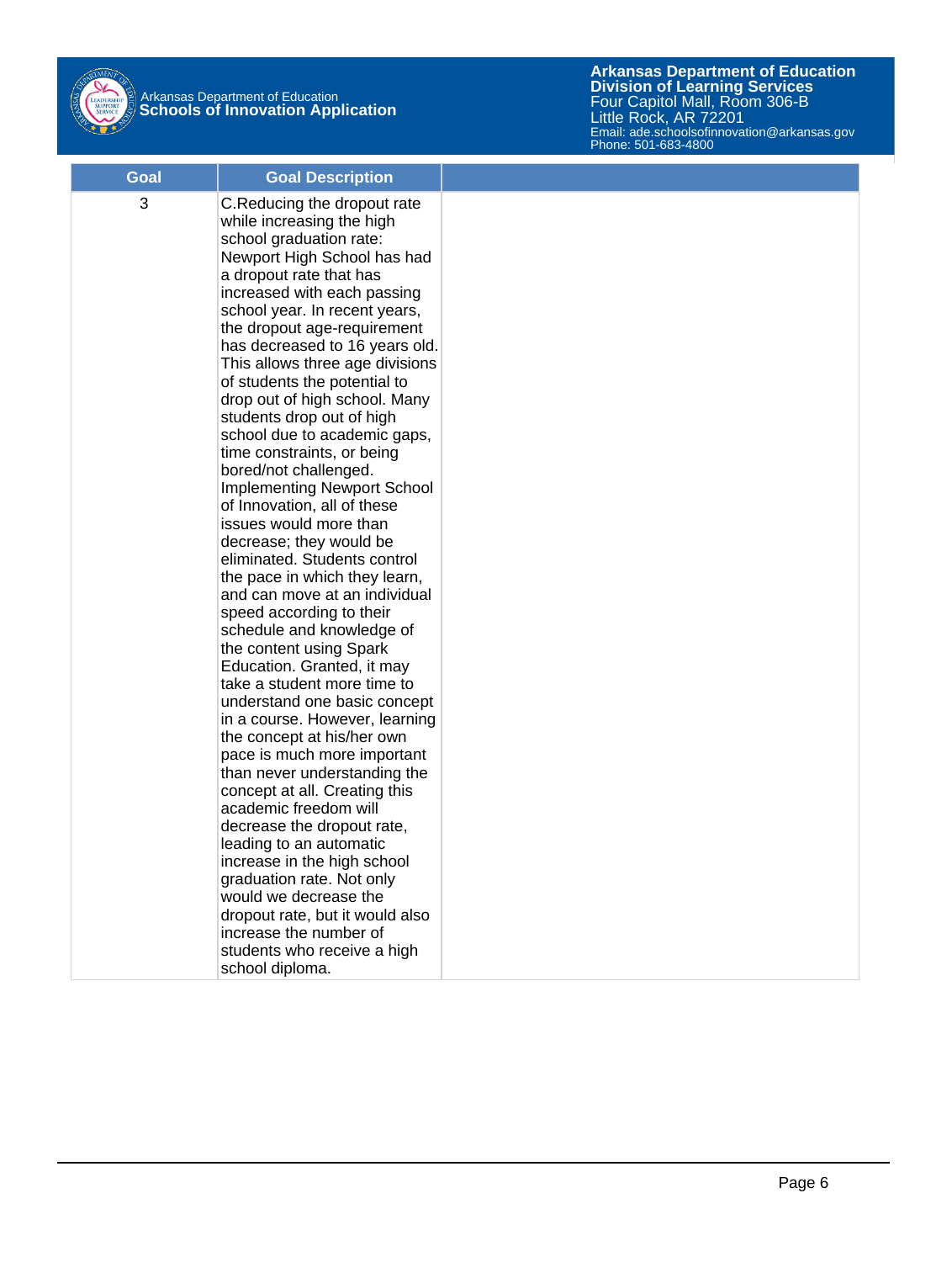

| Goal | <b>Goal Description</b>                                                                                                                                                                                                                                                                                                                                                                                                                                                                                                                                                                                                                                                                                                                                                                                                                                                                                                                                                                                                                                                                                                                                                                  |  |
|------|------------------------------------------------------------------------------------------------------------------------------------------------------------------------------------------------------------------------------------------------------------------------------------------------------------------------------------------------------------------------------------------------------------------------------------------------------------------------------------------------------------------------------------------------------------------------------------------------------------------------------------------------------------------------------------------------------------------------------------------------------------------------------------------------------------------------------------------------------------------------------------------------------------------------------------------------------------------------------------------------------------------------------------------------------------------------------------------------------------------------------------------------------------------------------------------|--|
| 4    | D. Reducing student discipline<br>school wide: In Newport<br>School of Innovation, students<br>will have the freedom, yet<br>responsibility to create and<br>promote their own academic<br>success. Students will be<br>provided options regarding the<br>pace, location(s), and<br>assistance with their required<br>courses. Students will be<br>given a variety of locations on<br>the school campus where they<br>will be allowed to work daily<br>on their individual course<br>work. Providing students with<br>this academic freedom will<br>reduce the disciplinary<br>problems school-wide,<br>knowing that the students can<br>freely remove themselves from<br>locations or people causing<br>potential issues. Students will<br>not be punished for tardiness<br>during flex time; for not<br>completing all of the daily<br>work; for class disruptions by<br>arguing with<br>students/teachers; for acting<br>out due to being academically<br>behind and not wanting their<br>peers to know; etc. Providing<br>this freedom allows the<br>students' to remove<br>themselves from a problem<br>before one is ever created,<br>thus reducing the discipline<br>school wide. |  |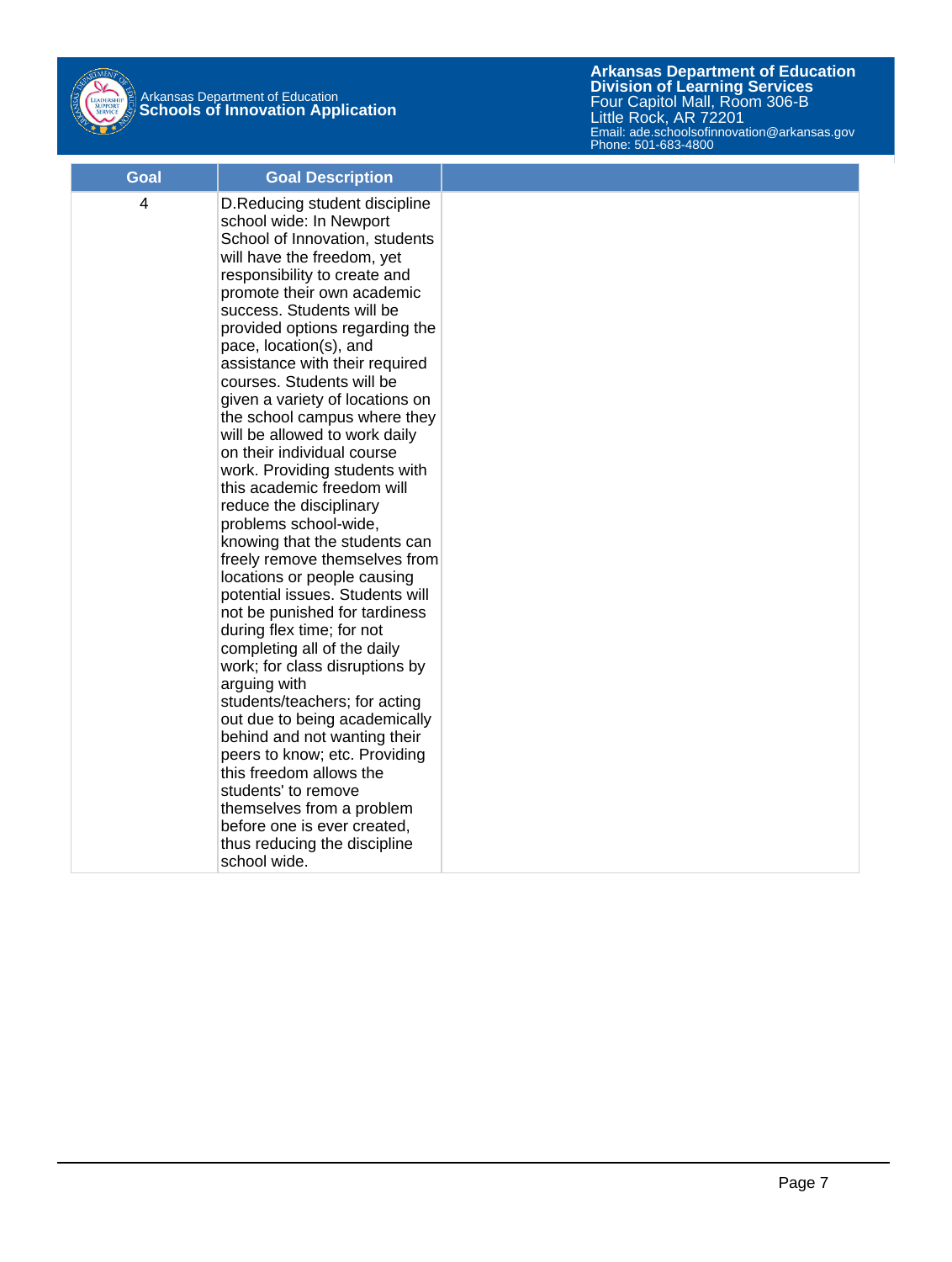

#### **Innovations**

| <b>Innovation</b>                                                                                                                                                                                      | <b>Purpose</b>                                                                                                                                                                                                                                                                                                                                                                                                                                                                                                                                                                                                     |
|--------------------------------------------------------------------------------------------------------------------------------------------------------------------------------------------------------|--------------------------------------------------------------------------------------------------------------------------------------------------------------------------------------------------------------------------------------------------------------------------------------------------------------------------------------------------------------------------------------------------------------------------------------------------------------------------------------------------------------------------------------------------------------------------------------------------------------------|
| an online competency based course that will<br>an online LMS to allow self pacing.                                                                                                                     | In July of 2016, each student will be enrolled in This will allow them to move at an individual pace. Teachers<br>and tutors will be available during the flex time schedule to help<br>be taught and monitored by our teachers using students individually or in small group sessions.                                                                                                                                                                                                                                                                                                                            |
| In August 2016, Newport SOI will implement a<br>flexible schedule that will allow students to<br>move freely between the four core courses.                                                            | This will allow students and teachers to participate in a<br>personalized learning environment for the four core classes<br>(math, english, science, and social studies). This will foster their<br>academic, social, and emotional needs while giving them the<br>flexibility to choose how to spend their time on each class. This<br>model will continue to allow them to participate in the career<br>and technical classes as well as extracurricular activities that all<br>high school students are afforded. The flex schedule will allow<br>teachers to work one on one or in small groups with students. |
| In July 2016, students will be assigned a<br>mentor to ensure that students are staying on<br>tract with their courses while getting the help<br>they need in areas that may be difficult for<br>them. | This will council with each student throughout the duration of<br>their high school career. Students will be required to meet with<br>their mentor on a weekly basis. During this time the mentor will<br>assess the progress of each mentee to ensure they are<br>progressing successfully. In the event that a student is not<br>meeting requirements the mentor will make contact with the<br>parent/guardian to develop a plan of action for the student                                                                                                                                                       |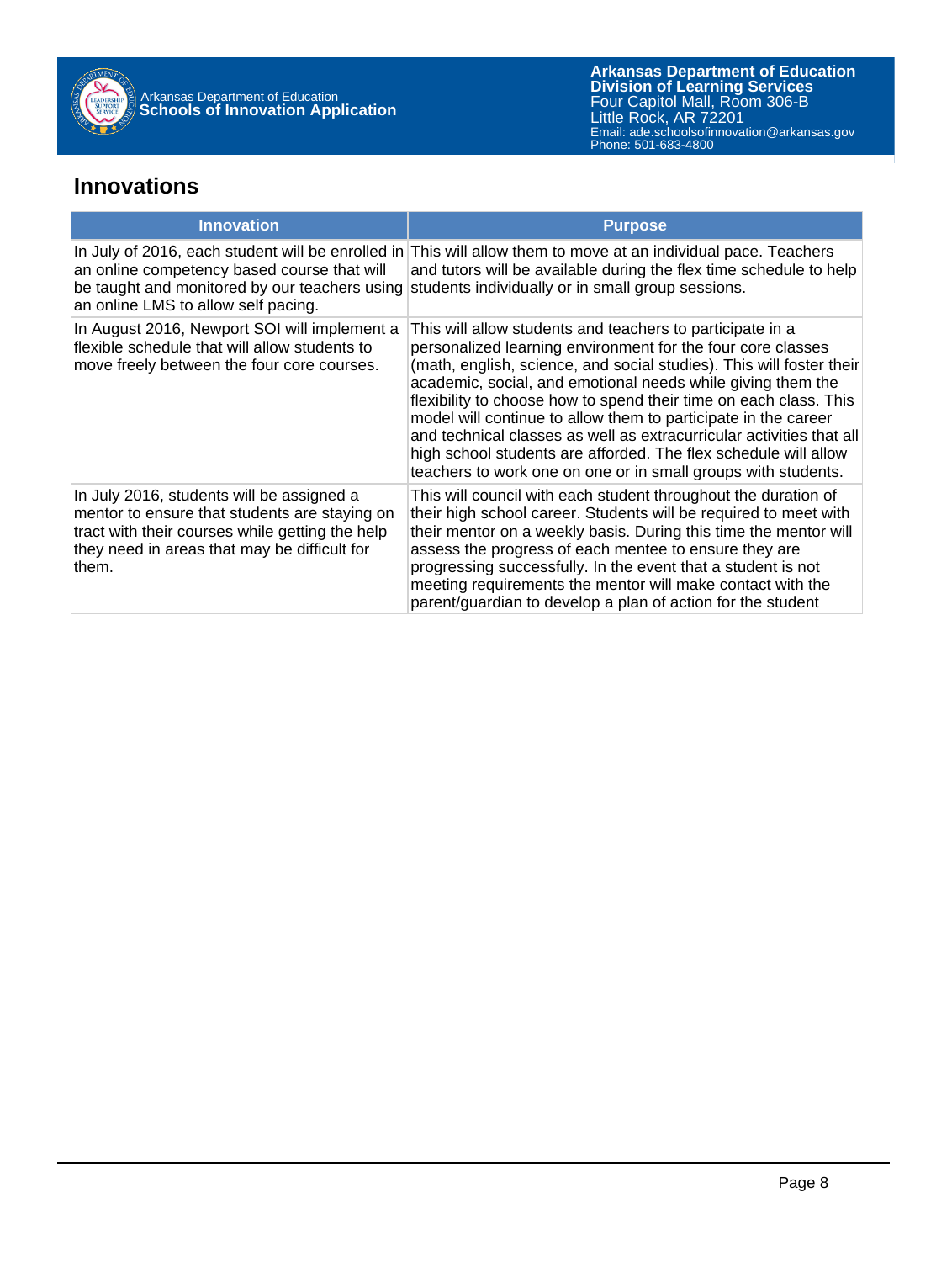

#### **Innovation Plan**

| <b>Plan Date</b> | <b>Action</b>                                                                                            | <b>Expected Outcome</b>                                                                                                                                                                                                                                                                                                                                                                                                                                                                                                                                                                  |
|------------------|----------------------------------------------------------------------------------------------------------|------------------------------------------------------------------------------------------------------------------------------------------------------------------------------------------------------------------------------------------------------------------------------------------------------------------------------------------------------------------------------------------------------------------------------------------------------------------------------------------------------------------------------------------------------------------------------------------|
| 08/12/2016       | Newport School of Innovation Mentor<br>Meeting will occur.                                               | Mentors will meet regarding class meeting<br>times, as well as mentor expectations for<br>each student.                                                                                                                                                                                                                                                                                                                                                                                                                                                                                  |
| 07/31/2016       | Each individual, participating student<br>will be enrolled in an online<br>competency based curriculum.  | Students that enroll in the online<br>competency based curriculum will be<br>successful in all core subjects. Because<br>students can move at an individual pace,<br>students will be able to complete<br>assignments based on their own<br>understanding of the content, continually<br>ask for assistance if it is necessary, and<br>locate themselves in an area they feel is<br>appropriate and/or comfortable for<br>learning. Given that students will succeed<br>with this academic freedom, teachers will<br>begin to see a decrease in the failure-rate<br>in their classrooms. |
| 08/03/2016       | Newport School of Innovation<br>Student Orientation will be hosted at<br>Newport High School.            | Participating students, as well as<br>parents/guardians, will be invited to attend<br>this event. Information regarding Newport<br>School of Innovation and student<br>expectations will be addressed. Students<br>will receive information regarding their<br>courses, mentors, and flex time.                                                                                                                                                                                                                                                                                          |
| 07/03/2017       | Increase internship opportunities for<br>students.                                                       | Newport High School has been developing<br>a work-based/internship program for two<br>years. Newport School of Innovation plans<br>to increase the opportunities for students to<br>participate in the work-based/internship<br>program.                                                                                                                                                                                                                                                                                                                                                 |
| 05/31/2016       | Hold a second community meeting to<br>discuss the schedule and the plan<br>Newport SOI has out in place. | This meeting will be an informative to<br>discuss with parents and community<br>member the plan that has been approved<br>by the state department and the steps that<br>will take place over the summer to ensure<br>that students and teachers are ready for<br>implementation for the 2016-2017 school<br>year.                                                                                                                                                                                                                                                                        |
| 05/20/2016       | Parent and student forum to discuss<br>and open the application process for<br>the Newport SOI.          | Parents and students will be invited to hear<br>the approval guidelines from ADE and get<br>more information on the application<br>process for the Newport SOI. Parents and<br>students will be given the dates and<br>deadlines for submitting their application.                                                                                                                                                                                                                                                                                                                       |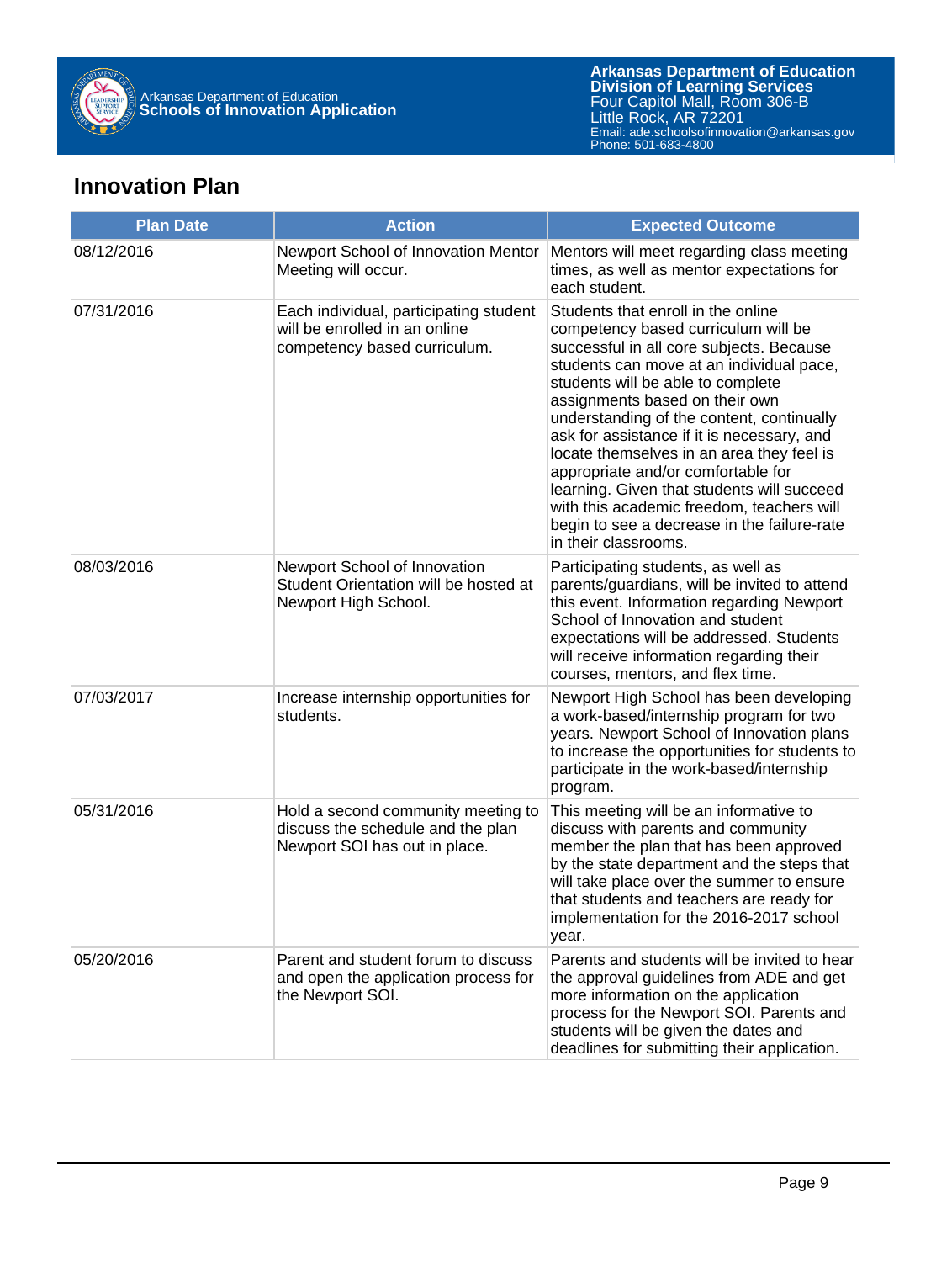

| <b>Plan Date</b> | <b>Action</b>                                                                         | <b>Expected Outcome</b>                                                                                                                                                                                                                                                                                                                                                                                                                                                           |
|------------------|---------------------------------------------------------------------------------------|-----------------------------------------------------------------------------------------------------------------------------------------------------------------------------------------------------------------------------------------------------------------------------------------------------------------------------------------------------------------------------------------------------------------------------------------------------------------------------------|
| 08/01/2016       | A "flexible schedule" will be<br>implemented and offered.                             | The "flexible schedule" will be implemented<br>through the online competency based<br>curriculum. The online curriculum will<br>include the four core subjects (math,<br>english, science, and social studies).<br>Students will be able to choose the offered<br>location(s) of their core content learning<br>during "flex time". Aside from the core<br>content, students will still attend scheduled<br>career and technical classes in the<br>traditional classroom setting. |
| 07/31/2016       | Each individual, participating student<br>will be assigned a mentor<br>teacher/coach. | Mentors will council all men-tee students<br>regarding academics and behavior on a<br>weekly basis. Mentors will monitor student<br>progress in each enrolled course, assist<br>students with new course enrollment, and<br>will also contact parents/guardians if<br>students are not meeting the requirements.                                                                                                                                                                  |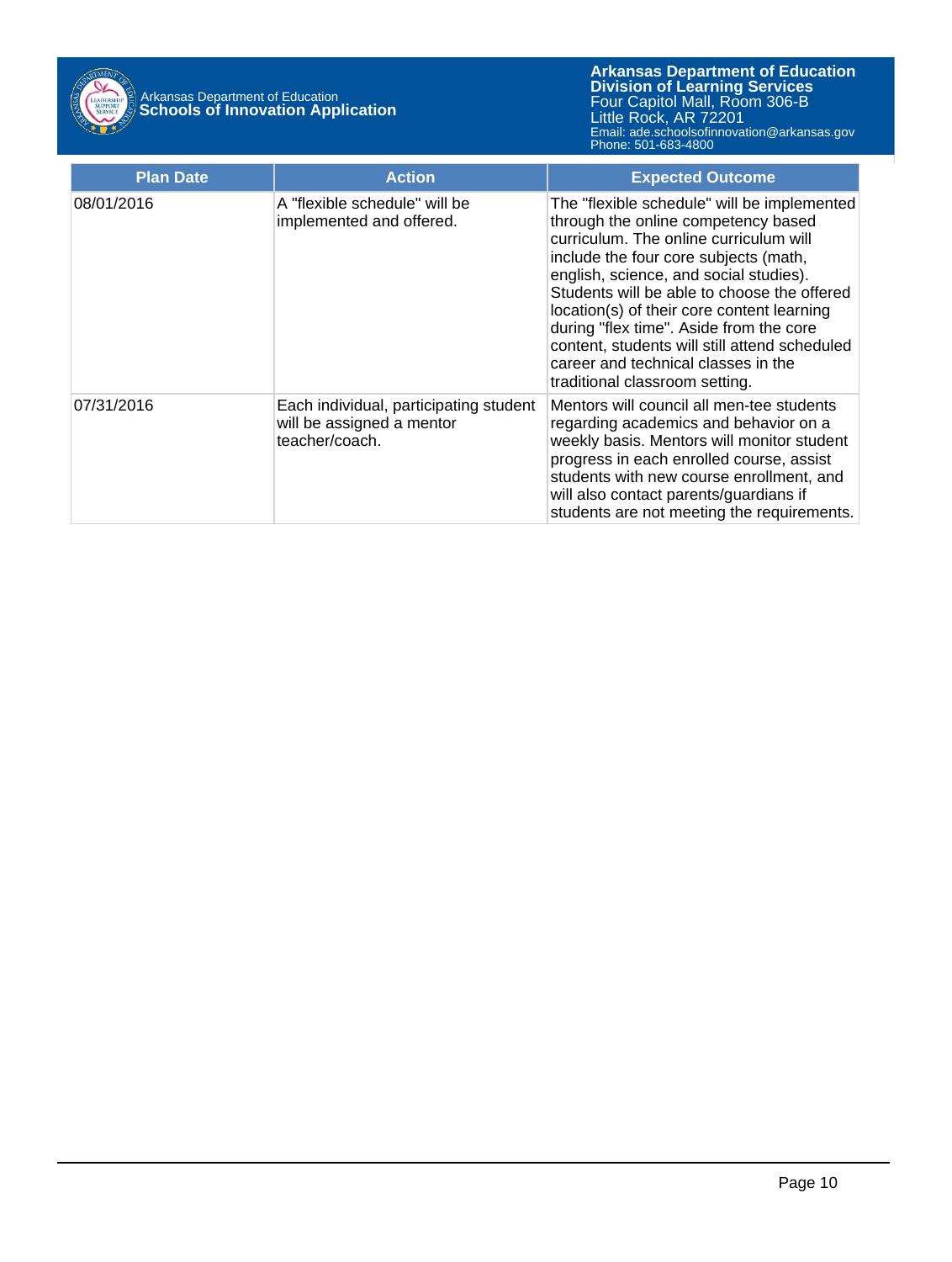

### **Requested Waivers**

| <b>Code section, Rule, or Local</b><br><b>Policy</b>                                                                                                                 | <b>Goal</b>    | <b>Rationale</b>                                                                                                                                                                                                                                                                                                                                                                |
|----------------------------------------------------------------------------------------------------------------------------------------------------------------------|----------------|---------------------------------------------------------------------------------------------------------------------------------------------------------------------------------------------------------------------------------------------------------------------------------------------------------------------------------------------------------------------------------|
| <b>ADE Rules Governing Standards</b><br>for Accreditation for Arkansas<br><b>Public Schools and School Districts</b><br>14.03                                        | 1              | For students to work on their course work at their own<br>pace without being bound to the 3600 minute mandatory<br>class time. Since students will be moving at a pace that<br>best suits their needs some may be moving at a faster<br>pace which will allow them to finish a course early.                                                                                    |
| <b>ADE Rules Governing Standards</b><br>for Accreditation for Arkansas<br><b>Public Schools and School Districts</b><br>10.02                                        | 4              | Teachers in grades 7-12 to instruct no more than 165<br>students each day instead of the 150, with class sizes not<br>to exceed 30. Each flex teacher will have no more than<br>150 students scheduled in their daily schedule but they<br>may see more than 150 students a day since they will<br>have some students that may come in for one-on-one help<br>with assignments. |
| <b>ADE Rules Governing Standards</b><br>for Accreditation for Arkansas<br><b>Public Schools and School Districts</b><br>10.01.4                                      | 1              | Planned instructional day, to allow less than 30 hours of<br>instruction per week. Some students will not need direct<br>instruction each day. Students will move through their<br>instructional content at their own pace. While they will be<br>in attendance for no less than 6 hours per day they may<br>not necessarily need that amount of instruction each day.          |
| Statute 6-15-902(a) ADE Rules<br>Governing Uniform Grading Scale<br>for Public Secondary Schools and<br>for Optional Use in Public<br><b>Elementary Schools</b>      | $\overline{2}$ | Pertaining to the grading scale, to allow a standards based<br>grading system for students in grades 7-8; letter grades<br>will be placed on transcripts for courses taken in the 7th<br>and 8th grades for high school.                                                                                                                                                        |
| Arkansas Code 6-17-812<br>Compensation for teaching more<br>than the maximum number of<br>students                                                                   | 4              | Flex teachers may have more than 150 students<br>scheduled to them for instructional facilitator purposes but<br>will not necessarily have more than 150 for instructional<br>purposes.                                                                                                                                                                                         |
| Arkansas Code 6-16-102 School<br>day hours                                                                                                                           | 1              | Students enrolled in the school of innovation are required<br>to on school campus for no less that six hours per day but<br>may not necessarily spend six hours in direct instruction<br>since they will have the ability to work at their own pace.                                                                                                                            |
| Arkansas Code 6-18-211 Students<br>in grades nine through twelve -<br>Mandatory attendance                                                                           | 1              | Students enrolled in the school of innovation has the<br>ability to move ahead and finish course work earlier than<br>the traditional schedule allows. This would allow students<br>room in their schedule to participate in JAG and Internship<br>programs in which students would spend a portion of their<br>day off campus working in the community.                        |
| Arkansas Department of Education<br>Rules Governing the Arkansas<br><b>Mandatory Attendance</b><br>Requirements for Students in<br><b>Grades Nine Through Twelve</b> | 1              | To allow students the ability to leave school early or come<br>at a later time of day to participate in internships and<br>workforce programs.                                                                                                                                                                                                                                  |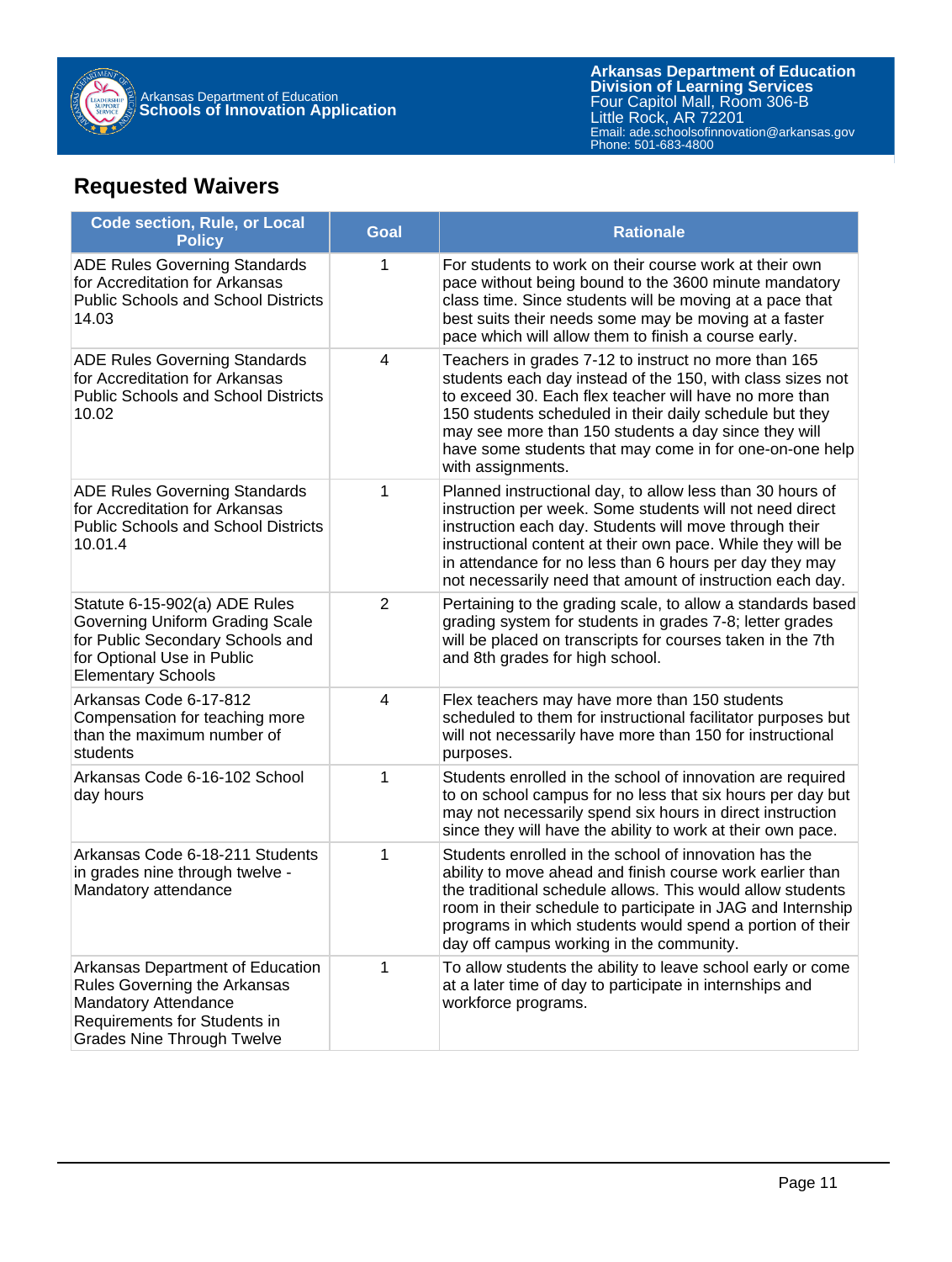

#### **Council of Innovation**

District:

School:

Minority at School 62.00%

| <b>Council Member Name</b> | <b>Representative Group</b> | <b>Minority</b> | <b>Position</b> | <b>Date Elected</b> |
|----------------------------|-----------------------------|-----------------|-----------------|---------------------|
| Terri Kane                 | Principal                   | N               | Chair           | 3/11/2016           |
| Lisa Haigwood              | <b>Classified Staff</b>     | N               | Member          | 3/11/2016           |
| <b>Mason Reeves</b>        | <b>Certified Staff</b>      | $\mathsf{N}$    | Vice-Chair      | 3/11/2016           |
| Denise Jiles               | <b>Certified Staff</b>      | $\mathsf{N}$    | Member          | 3/11/2016           |
| Oshae Pruitt               | <b>Student</b>              | Y               | Member          | 3/11/2016           |
| Luke Samaniego             | <b>Student</b>              | Y               | Member          | 3/11/2016           |
| Hannah Hembrey             | <b>Student</b>              | N               | Member          | 3/11/2016           |
| Jadyn Brown                | <b>Student</b>              | Y               | Member          | 3/11/2016           |
| Jeff Rutledge              | Parent/Guardian             | $\mathsf{N}$    | Member          | 3/11/2016           |
| Paul Briscoe               | Parent/Guardian             | Y               | Member          | 3/11/2016           |
| Demetria Baugh             | Parent/Guardian             | Y               | Member          | 3/11/2016           |
| Lauren Sampson             | <b>Community Member</b>     | N               | Secretary       | 3/11/2016           |
| Ronnie Brazwell            | <b>Community Member</b>     | Υ               | Member          | 3/11/2016           |
| <b>Sheridan Chadwell</b>   | <b>Community Member</b>     | Y               | Member          | 3/11/2016           |
| <b>Jared Elliott</b>       | <b>Community Member</b>     | N               | Member          | 3/11/2016           |
| <b>Shirley Miller</b>      | <b>Community Member</b>     | Y               | Member          | 3/11/2016           |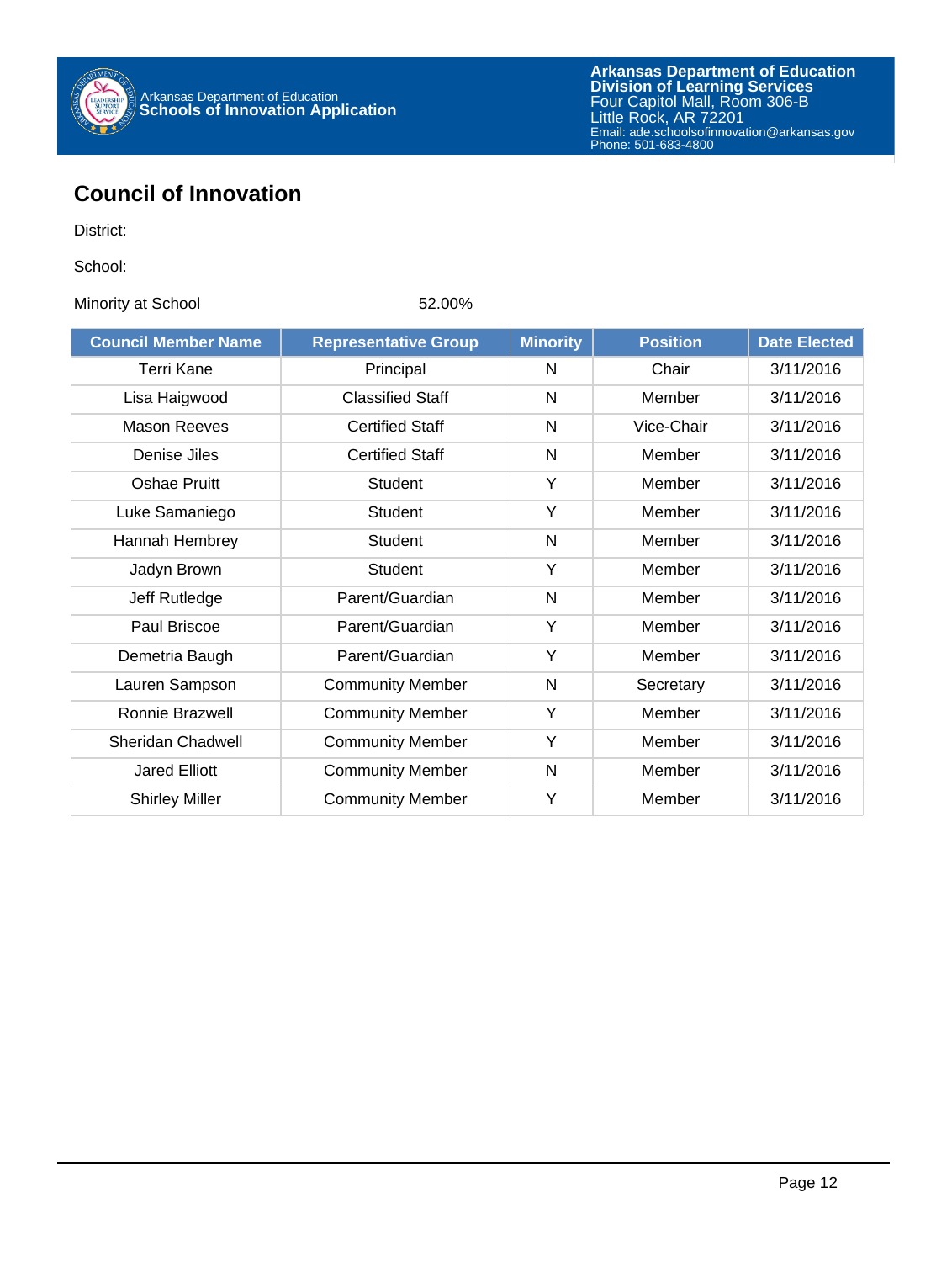

### **Shared Leadership**

| <b>Meeting</b><br><b>Date</b> | <b>Meeting</b><br><b>Purpose</b>                                                | No. of<br><b>Teachers</b><br><b>Present</b> | No. of<br><b>School</b><br><b>Staff</b><br><b>Present</b> | No. of<br><b>Parents</b><br><b>Present</b> | No. of<br><b>Community</b><br><b>Members</b><br><b>Present</b> | No. of<br><b>Students</b><br><b>Present</b> | <b>Meeting</b><br><b>Outcome/</b><br><b>Planned Next</b><br><b>Steps</b>                                                                                                             |
|-------------------------------|---------------------------------------------------------------------------------|---------------------------------------------|-----------------------------------------------------------|--------------------------------------------|----------------------------------------------------------------|---------------------------------------------|--------------------------------------------------------------------------------------------------------------------------------------------------------------------------------------|
|                               | 1/21/2016 Initial meeting<br>for information<br>on the Salk<br>Lake City visit. | 6                                           | 6                                                         | $\mathbf 0$                                | $\mathbf 0$                                                    | $\mathbf 0$                                 | Dr. Bennett will<br>work on getting<br>trip dates<br>solidified.                                                                                                                     |
| 3/1/2016                      | Salt Lake City<br>School of<br>Innovations<br>visit                             | $\overline{\mathbf{4}}$                     | $6\phantom{1}$                                            | $\mathbf 0$                                | $\mathbf 1$                                                    | $\mathbf 0$                                 | Visit with Ken<br>Grover and<br>develop a plan<br>to take back to<br>the NHS<br>campus for<br>implementation                                                                         |
| 3/10/2016                     | <b>Board</b><br>meeting to get<br>approval for a<br>school of<br>innovations    | 6                                           | 15                                                        | $\overline{2}$                             | $\mathbf 0$                                                    | $\mathbf 0$                                 | Complete the<br>application for<br>a school of<br>innovations<br>and submit to<br>the state<br>department.                                                                           |
| 3/11/2016                     | Elect the<br>council of<br>innovations<br>team                                  | 60                                          | 69                                                        | $\boldsymbol{0}$                           | $\boldsymbol{0}$                                               | $\mathbf 0$                                 | Meet with the<br>COI team to<br>develop a plan<br>of action for<br>the Newport<br>SOI.                                                                                               |
| 3/16/2016                     | Council of<br>Innovation<br>Meeting                                             | $\overline{4}$                              | 1                                                         | $\overline{4}$                             | 3                                                              | $\overline{4}$                              | Discussed the<br>upcoming<br>community<br>meeting<br>regarding<br>basic<br>information<br>that the<br>community<br>needs to know<br>about the<br>Newport<br>School of<br>Innovation. |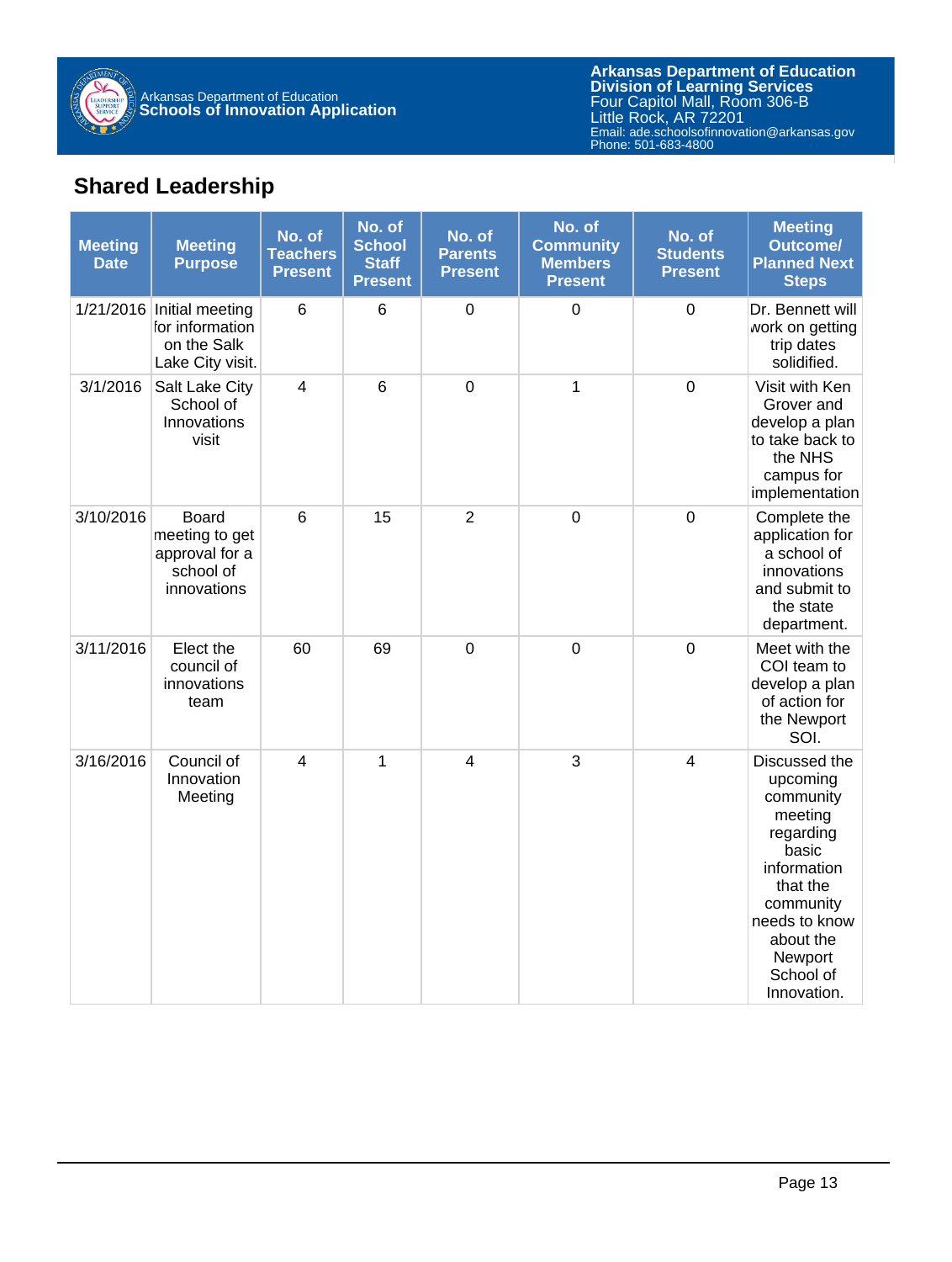

**Arkansas Department of Education** Email: ade.schoolsofinnovation@arkansas.gov **Division of Learning Services** Four Capitol Mall, Room 306-B Little Rock, AR 72201 Phone: 501-683-4800

| <b>Meeting</b><br><b>Date</b> | <b>Meeting</b><br><b>Purpose</b>                                                                        | No. of<br>Teachers<br><b>Present</b> | No. of<br><b>School</b><br><b>Staff</b><br><b>Present</b> | No. of<br><b>Parents</b><br><b>Present</b> | No. of<br><b>Community</b><br><b>Members</b><br><b>Present</b> | No. of<br><b>Students</b><br><b>Present</b> | <b>Meeting</b><br><b>Outcome/</b><br><b>Planned Next</b><br><b>Steps</b>                                           |
|-------------------------------|---------------------------------------------------------------------------------------------------------|--------------------------------------|-----------------------------------------------------------|--------------------------------------------|----------------------------------------------------------------|---------------------------------------------|--------------------------------------------------------------------------------------------------------------------|
| 3/17/2016                     | <b>Faculty Vote</b>                                                                                     | 56                                   | 10                                                        | 0                                          | 0                                                              | $\mathbf 0$                                 | To allow<br>faculty and<br>staff to cast<br>their vote for or<br>against the<br>Newport<br>School of<br>Innovation |
| 2/24/2016                     | To go over<br>last minute<br>detail for the<br>SLC visit and<br>discuss the<br>agenda for the<br>visit. | $\overline{4}$                       | 8                                                         | $\Omega$                                   | $\Omega$                                                       | $\mathbf 0$                                 | Plan questions<br>based off the<br>videos that Dr.<br>Bennett shared<br>with the team.                             |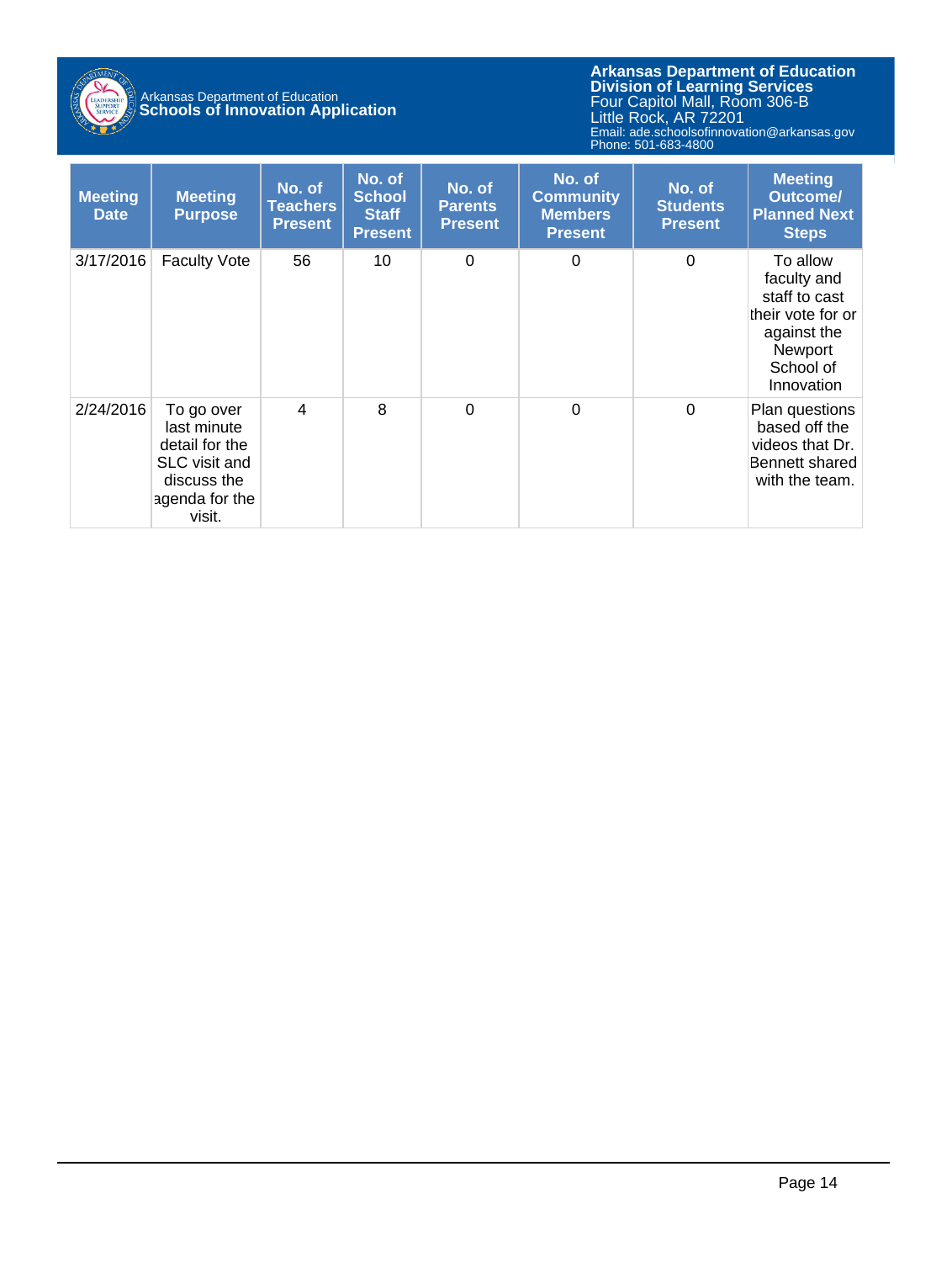

#### **Election Results**

| Number of certified and classified on staff:                            | 66 |
|-------------------------------------------------------------------------|----|
| Number of staff who voted:                                              | 63 |
| Number of staff who voted for proposed Plan:                            | 52 |
| Number of staff who voted against the proposed plan:                    | 11 |
| Percentage of staff voting in favor of the proposed Plan of Innovation: | 83 |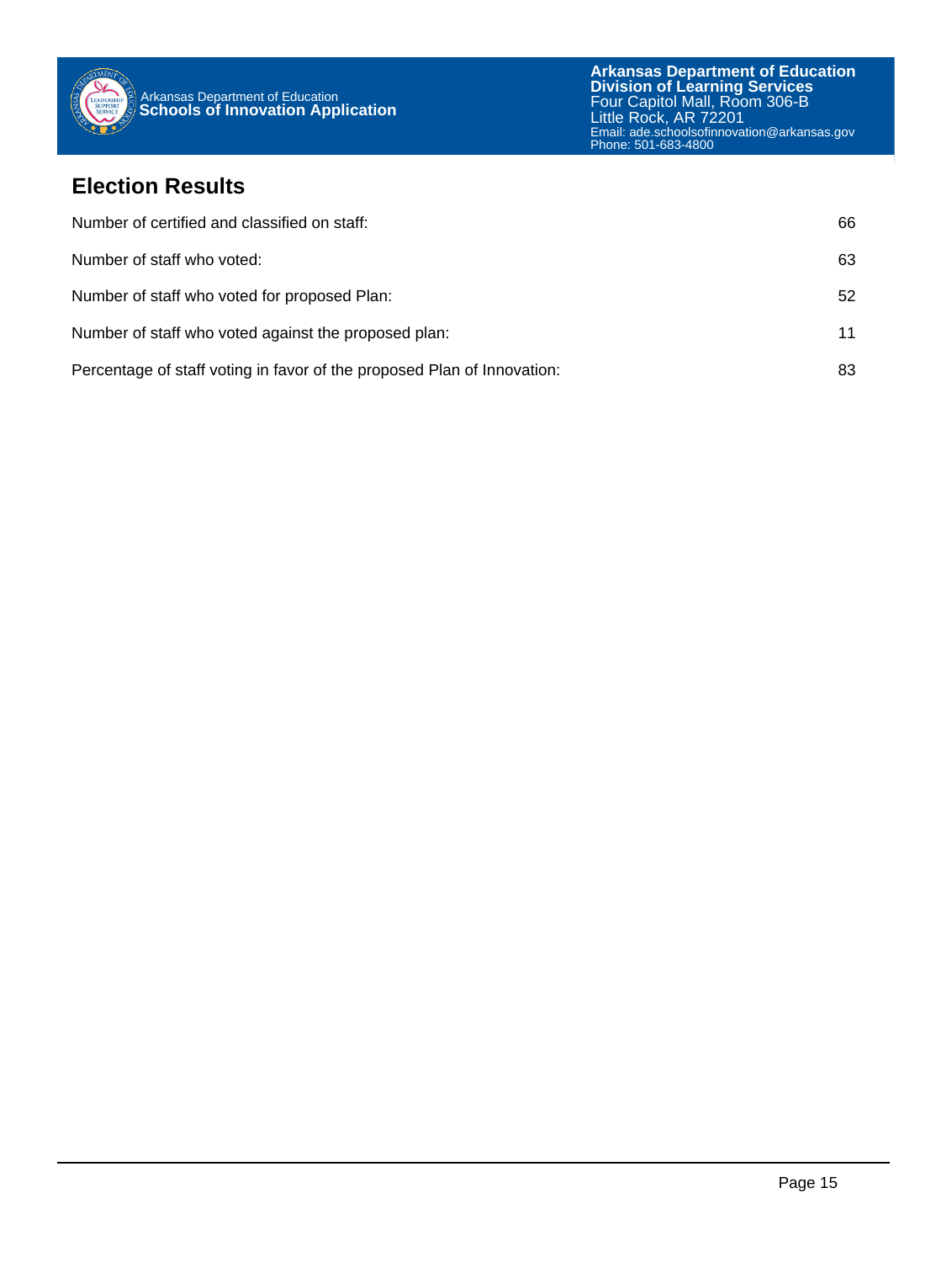

#### **Professional Development Scope**

#### Professional Development Plan Part 1

| <b>Date</b> | <b>Audience</b>                                    | <b>Purpose of the Session</b>                                                                                                                                                                       |
|-------------|----------------------------------------------------|-----------------------------------------------------------------------------------------------------------------------------------------------------------------------------------------------------|
| 2/5/2016    | Administrators                                     | A one day personalized learning<br>information session in Little Rock                                                                                                                               |
| 12/10/2015  | Administrators                                     | A one day personalized learning session<br>with Ken Grover at the Co-op                                                                                                                             |
| 3/1/2016    | Teachers, administrators, and<br>community members | A one day visit to the Salt Lake City School<br>of Innovation to meet with Ken Grover as<br>well as faculty and students to understand<br>more about personalized learning and see<br>it in action. |

Professional Development Plan Part 2